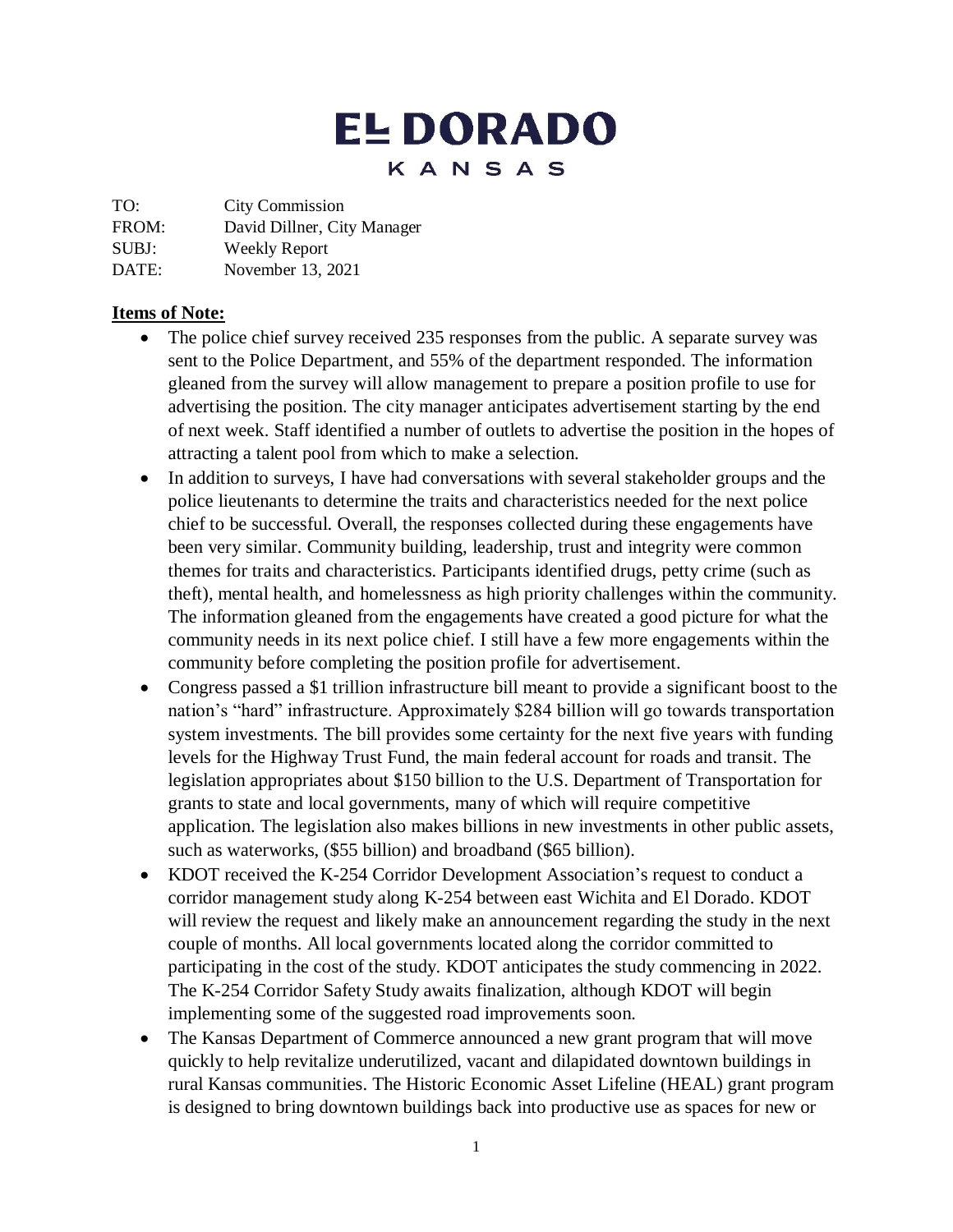expanding businesses; housing; arts and culture; civic engagement; childcare; or entrepreneurship. The matching grants will help address emergency needs for neglected buildings and assist building owners with eligible expenses for the revitalization of historic properties. Projects submitted must show potential as economic drivers in the community. Staff will review the program and identify potential projects for submittal.

- The City received the draft El Dorado Truck Route Transportation Engineering Assistance Program (TEAP) report from WSP. The report recommends several low-cost recommendations for improving the truck route, as well as one recommendation that may cost upwards of \$35,000. Staff is in the process of reviewing the document, which should soon be ready for presentation to the City Commission.
- Staff participated in a ratings call with S&P for the impending G.O. Bond Issuance, Series 2021. The analyst on the call recommended to the ratings committee a continuation of the City's "AA-, stable" rating based on the City's strong financial position and economic condition. El Dorado will require a higher per capita income in order to receive a higher rating. The "AA-, stable" rating helps the City receive a lower interest rate for the bonds, which reduces the overall interest cost to taxpayers over the life of the bonds.
- In case you are interested, the cost of issuing the G.O. Bonds, Series 2021 is \$83,677, or 1.2%, of the \$7.13 million issuance. This cost includes the fees charged by the City's bond counsel, financial advisor, the rating fee, and other miscellaneous administrative fees.
- El Dorado Inc. and I met with Nick Engels, a developer interested in building a childcare center in El Dorado. Mr. Engels is currently constructing a center in Benton. Childcare continues to be a significant barrier to some people returning to the workforce, and this project may help address a need in the community to this end.
- Staff anticipates the Storandt's attending Monday's City Commission meeting to request an amendment to the Tall Weeds and Grass ordinance. You will recall that Code Enforcement Officer Sarah McKee cited the Storandt's property on Race Street for violating the tall weeds and grass section of municipal code. The Storandt's back yard contains native grasses that exceed the City's height restriction for grass. Enforcement of this violation is pending as the property owner requested an appeal before the city manager. The city manager may not grant the request contained in the appeal as it requires an amendment to the municipal code, which falls outside the scope of the legal authority of the city manager. Therefore, enforcement awaits the governing body's decision with respect to the Storandt's request.
- The City received additional legal documents concerning the opportunity to participate in the National Opioids Settlement. Staff will likely bring the matter to the attention of the City Commission at an upcoming meeting. The deadline to elect to participate in the national settlement case is January 2, 2022.

#### **Things to Think About:**

 $\bullet$